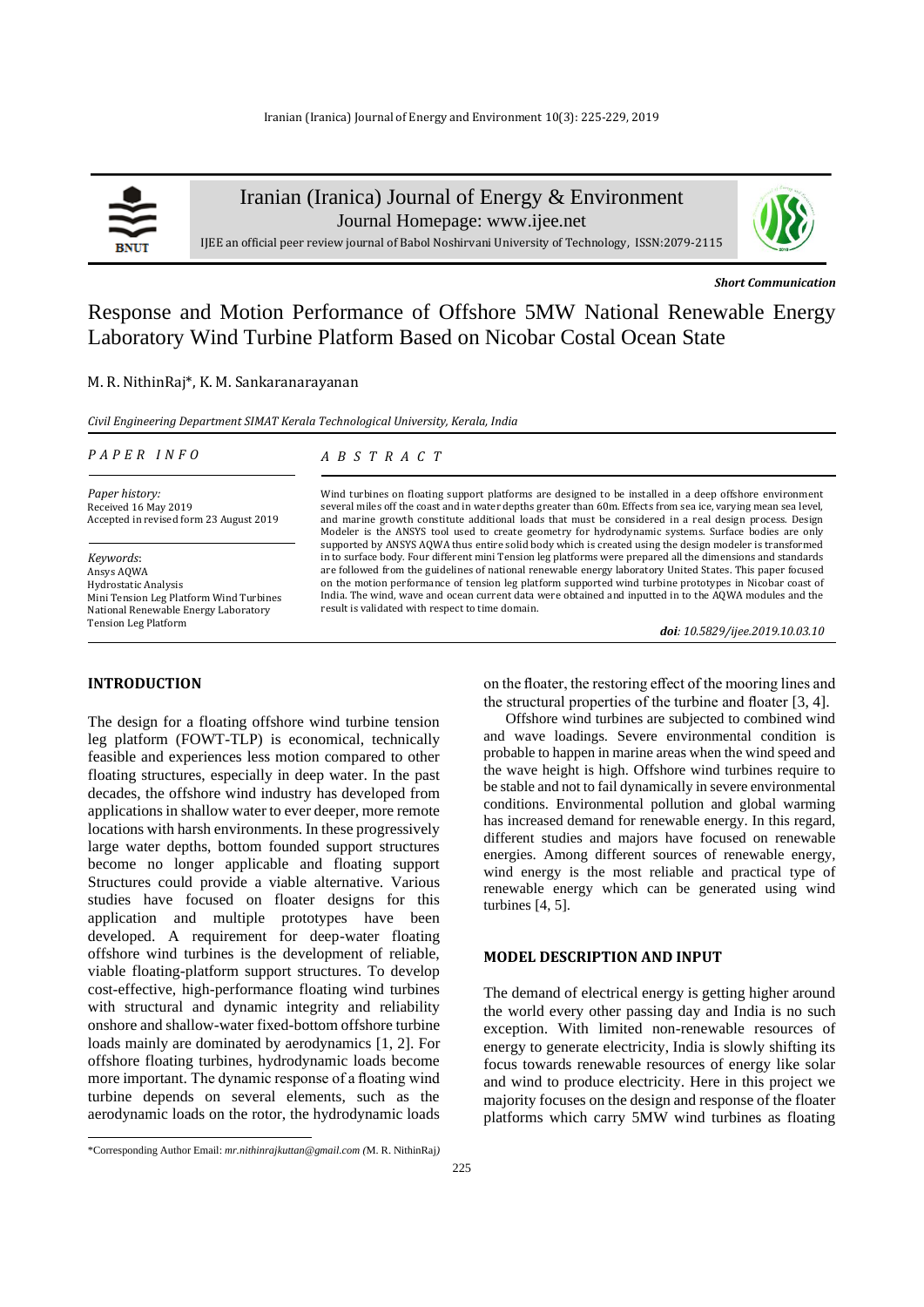entity. which carry 5MW wind turbines as floating entity. A major breakthrough in the offshore wind turbine research is the introduction of mini TLP's which are very much small and cost effective than normal TLP's for wind extraction purposes. ANSYS AQWA a commercial suite of hydrodynamic program, which is widely used in the offshore industry is adopted in this project to execute the hydrostatic and hydrodynamic analysis.

Nicobar locality with latitudinal and longitudinal extent is selected according to similar ocean floor depth without much undulation in bathymetric data. Such offshore floating innovations are totally unknown for Indian community and no such projects are proposed or commissioned till now in India even Indian costal wind have much intensity. Here comes the relevance of the work. The parameters like wind, wave, ocean current etc. will vary according to variation in localities and their variations are considered from INCOIS portal and inputted in to AQWA. Such modern innovations will definitely become an add up to the energy demands of a developing entity India. The Horizontal and projected view of the wind turbine floater TLP modeled is shown in Figure 1. Four modeled National Renewable Energy Laboratory (NREL) tension leg platforms are shown in Figure 2.



**Figure 1.** Horizontal and projected view of the wind turbine floater TLP modeled



**Figure 2.** Four modeled National Renewable Energy Laboratory (NREL) tension leg platforms

In this paper, a thermodynamic model of ethanolgasoline fueled SI engine is provided to predict engine performance and emissions. The model is sufficient for all range of fuel composition from pure gasoline to pure ethanol. Provided model is calibrated and obtained data are validated via experiments; then, the model is used to investigate the effects of engine inlet parameters such as engine speed, equivalence ratio and the proportion of ethanol in fuel, on performance and emissions. The design point of each study is introduced due to engine's best performance.

All data about wind, wave, ocean current etc. are collected from the portal online the corresponding directions of the parameters are also inputted in to ANSYS AQWA. The properties of modeled tension leg platforms are summarized in Table 1. The ocean state data of locality are shown in Table 2.

**TABLE 1.** Properties of modeled tension leg platforms

| <b>Parameters</b>          | <b>TLP-1</b>       | <b>TLP-2</b>         | <b>TLP-3</b>       | <b>TLP-4</b>         |
|----------------------------|--------------------|----------------------|--------------------|----------------------|
| Draft<br>Diameter          | 15m                | 12m                  | 12m                | 15m                  |
| Draft<br>Length            | 40 <sub>m</sub>    | 35m                  | 45m                | 30 <sub>m</sub>      |
| Spoke<br>Diameter          | 5.5 <sub>m</sub>   | бm                   | 7 <sub>m</sub>     | 8m                   |
| Spoke<br>Length            | 25m                | 20 <sub>m</sub>      | 18 <sub>m</sub>    | 15m                  |
| Gravity<br>Point           | (0,0,<br>$-32.988$ | (0.0, )<br>$-35.426$ | (0,0,<br>$-41.681$ | (0.0, )<br>$-36.857$ |
| <b>Total Mass</b><br>T     | 1468632<br>kg      | 1868740<br>kg        | 1644921<br>kg      | 2648716<br>kg        |
| Number of<br><b>Spokes</b> | $\overline{4}$     | 4                    | 4                  | 4                    |

| TABLE 2. Ocean state data of locality |  |  |  |  |  |  |
|---------------------------------------|--|--|--|--|--|--|
|---------------------------------------|--|--|--|--|--|--|

| Ocean state properties   | Value                            |
|--------------------------|----------------------------------|
| Latitude                 | $6.5^{\circ}$ N to $7^{\circ}$ N |
| Longitude                | 92.5°E to 93°E                   |
| Depth (bathymetric data) | 3286                             |
| Wave height              | 2.5 <sub>m</sub>                 |
| Wave direction           | 20°N E & 20°S W                  |
| Short wave period        | <b>8s</b>                        |
| Long wave period         | 9s                               |
| Wind speed               | 4m/s                             |
| Wind direction           | $45^{\circ}$ N W                 |
| Current velocity         | 0.6 <sub>m/s</sub>               |
| Current direction        | $20^{\circ}$ N W                 |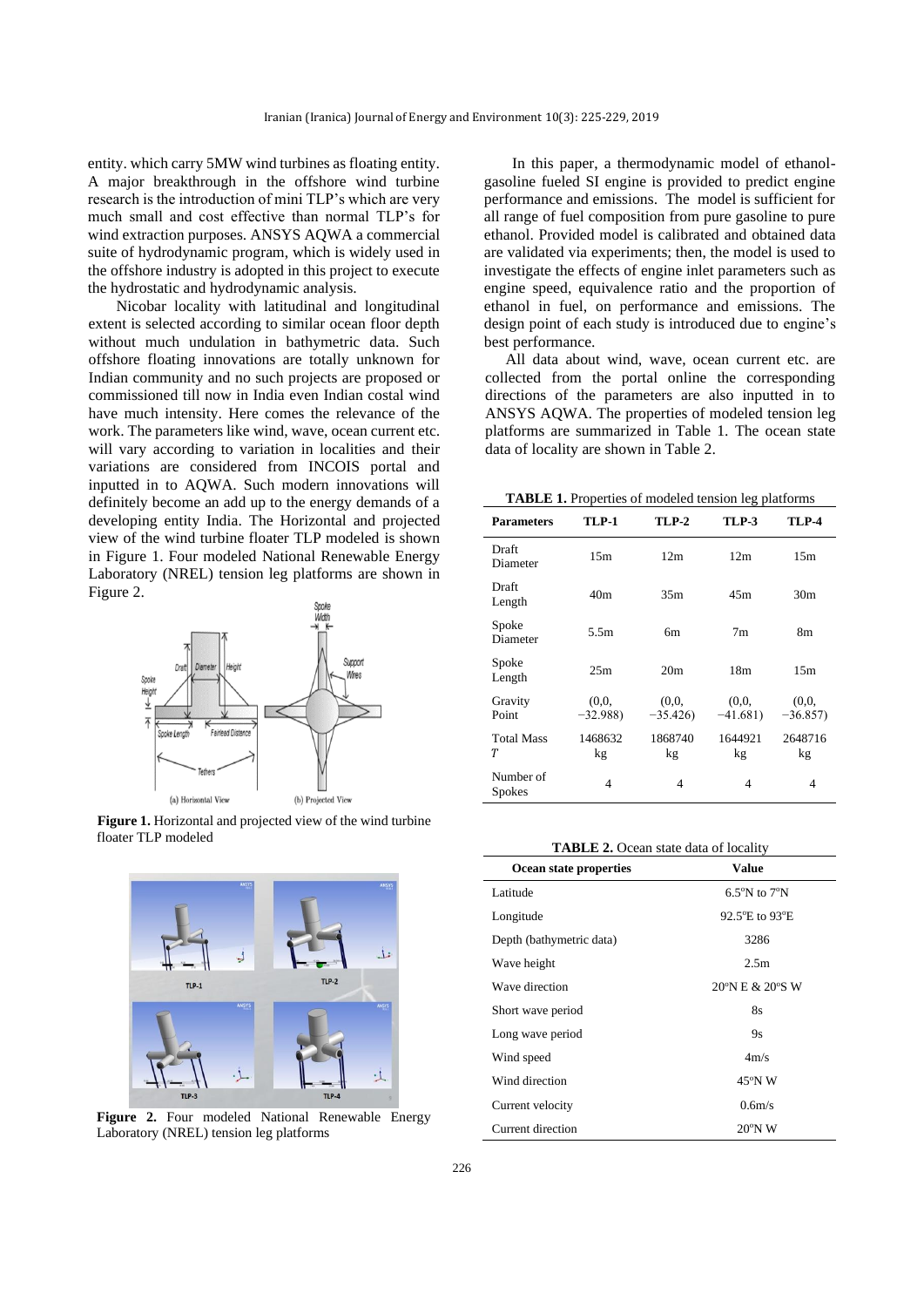Locality selected based on latitude and longitude is shown in Figure 3. Wave data collected for Andaman is shown in Figure 4. The wave period data collected for Andaman is illustrated in Figure 5; while the wind data collected for Andaman are shown in Figure 6.



**Figure 3.** Locality selected based on latitude and longitude



**Figure 4.** Wave data collected for Andaman



**Figure 5.** Wave period data collected for Andaman



**Figure 6.** Wind data collected for Andaman

### **RESULTS AND DISCUSSION**

Hydrostatic results obtained from ANSYS AQWA are provided below. Motion performance of four NREL TLP Supported wind turbines are done hydrostatic analysis and hydrodynamic response studies are done.

Figure 7 illustrate the ocean current data collected for Andaman. The hydrostatic results of TLP-1 Andaman locality is shown in Figure 8. The hydrostatic result TLP-2 Andaman locality is demonstrated in Figure 9. In addition, Figure 10 shows the hydrostatic result TLP-3 Andaman locality. Figure 11 demonstrate the hydrostatic result TLP-4 Andaman locality.



**Figure 7.** Ocean current data collected for Andaman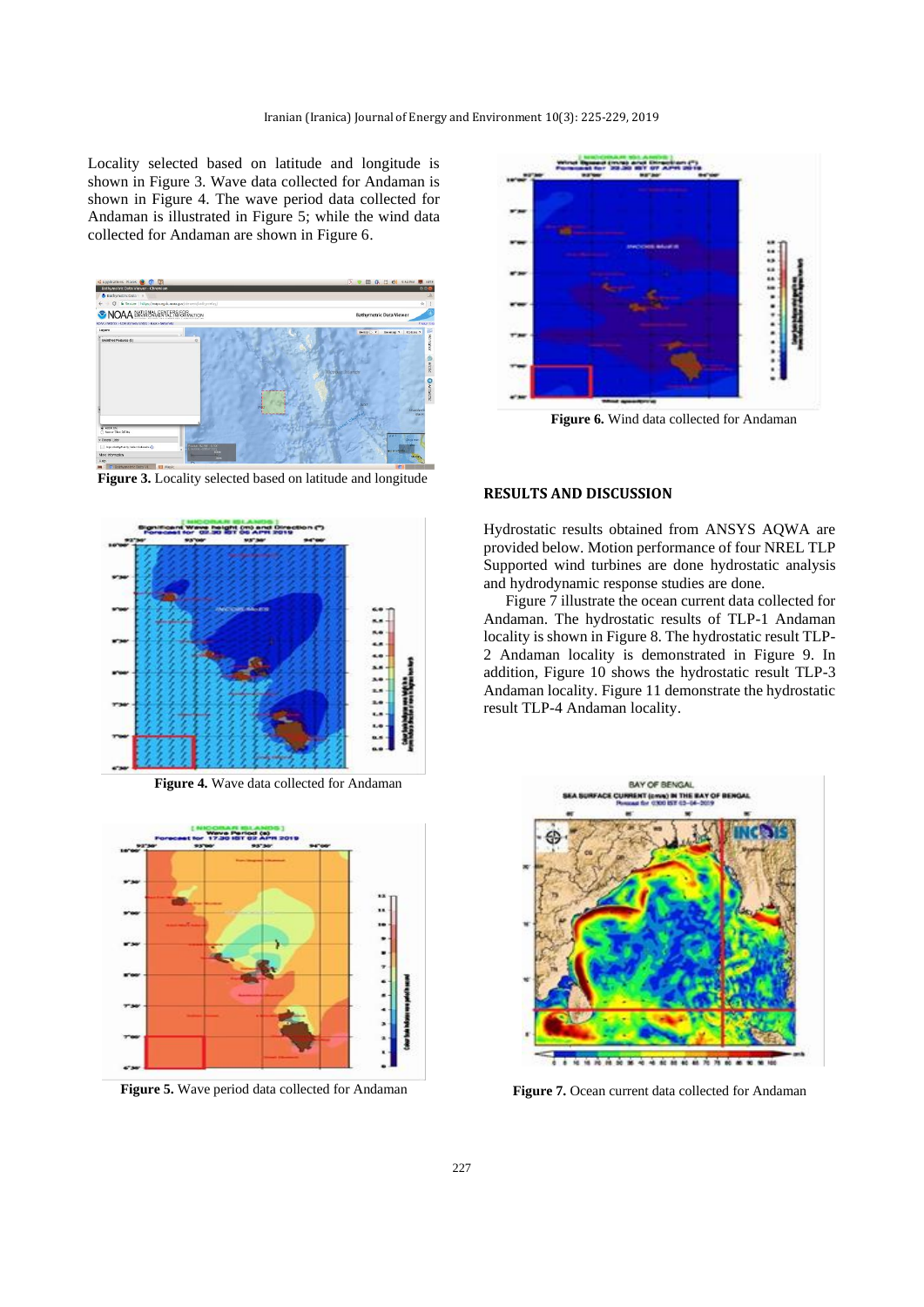#### Iranian (Iranica) Journal of Energy and Environment 10(3): 225-229, 2019

| <b>Streetware</b>                                                                                                                                                       | 1.674                                                            |                                                                 |                                                            |
|-------------------------------------------------------------------------------------------------------------------------------------------------------------------------|------------------------------------------------------------------|-----------------------------------------------------------------|------------------------------------------------------------|
| Hydesstatic Stiffness<br>Coutre of Gravity (CoG) Poution:                                                                                                               | ĸ<br><b>SHE</b><br>×                                             | A ist<br>٠<br>8.14                                              | P. -32 587900 m                                            |
| Heave (Z)<br>Roll (RX):<br>Pitch (RY):                                                                                                                                  | z<br>1761432 5 N/m<br>-3.05439 N.mi/m<br>4 0645313 N m/m         | <b>RK</b><br>4.3309x-2 N/T<br>21608276 N.m."<br>& 1177863 N m2* | RY.<br>-7.09396-2.16*<br>-6.1177863 N.mc<br>21606272 N m/* |
| <b>Hydrostatic Displacement Properties</b><br>Actual Volumetric Displacement.<br>Equivalent Volumetric Displacement:                                                    | 6139.1934 HP<br>5432 8118 m <sup>e</sup>                         |                                                                 |                                                            |
| Contro of Buryancy (CoB) Position<br>Out of Balance Forces/Weight<br>Out of Balance Moments/Weight: 500 1.2071a-3 m                                                     | $32 - 5$ . 3076 $a$ -4. os<br>$TX = 2251 + 7$                    | $T$ 2.8378e d m<br>FL-5.9778e-7<br>ME-2328e-3 m                 | 2: -13.323458.ns<br>FZ: 3.2647118<br>MZ -1 9064+5 m        |
| <b>Cut Water Plans Properties</b><br>Cut Water Plane Area:<br>Centre of Floatation.<br>Principal 2nd Montent of Arna.<br>Angle Principal Axis makes with N/FRA)         | 176.23526.edh<br>X 2.3076e-6 m<br>343 6(2) m/4<br>×<br>44 80658* | $H = 3.43234$ .<br>West T&MA E&AT (P)                           |                                                            |
| Small Angle Stability Parameters<br>CoG to CoB (BG):<br>Metaceutric Heights (GMX GMY):<br>Coll to Metacestre (BMX/BMY)<br>storing Monumes about Principal Axes (MX/MY): | -19.664543 mi<br>20 062584 m<br>0.3986413 m<br>21605276.1Lm/1    | 20 062586 m<br>0.3980A25.m<br>21608219 N.W*                     |                                                            |

**Figure 8.** Hydrostatic result TLP-1 Andaman locality

 $\mathbf{R}$ 

 $Re$ 



**Figure 9.** Hydrostatic result TLP-2 Andaman locality

| <b>Structure</b>                                   | T1P1                      |                      |                  |
|----------------------------------------------------|---------------------------|----------------------|------------------|
| <b>Hydrostatic Stiffness</b>                       |                           |                      |                  |
| Centre of Gravity (CoG) Position: X:               | 0 <sub>m</sub>            | Y.<br>0 <sub>m</sub> | 2:41681m         |
|                                                    | $\overline{z}$            | RX                   | RY               |
| Heave $(Z)$ :                                      | 1123891 N/m               | 1.2862e-2.N/°        | -4 2162a-2 N/T   |
| Roll (RX):                                         | 0 736936 N m/m            | 25853688 N m/2       | -0 1425482 N m/2 |
| Pitch (RY):                                        | -2 4157121 N m/m          | -0 1425482 N m/t     | 25853688 N m/2   |
| <b>Hydrostatic Displacement Properties</b>         |                           |                      |                  |
| Actual Volumetric Displacement:                    | 5703 2759 m <sup>a</sup>  |                      |                  |
|                                                    | 1604 801 m <sup>s</sup>   |                      |                  |
| Equivalent Volumetric Displacement:                |                           |                      |                  |
| Centre of Buovancy (CoB) Position: X: -1.4908e-3 m |                           | $Y: 68028e-4 m$      | Z: -16.016405 m  |
| Out of Balance Forces/Weight FX: 3.7776e-8         |                           | FY-37679e-7          | FZ: 2.5538907    |
| Out of Balance Moments/Weight MX: 2.4318e-3 m      |                           | MY: 5.2825e-3 m      | MZ: -3 1112e-6 m |
| <b>Cut Water Plane Properties</b>                  |                           |                      |                  |
| Cut Water Plane Area:                              | 111 80975 m <sup>2</sup>  |                      |                  |
| Centre of Floatation: X: 2.1494e-6 m               |                           | $V = 6.557e-7m$      |                  |
| Principal 2nd Moment of Area: X: 994.85315 mM4     |                           | Y: 994.85699 mM4     |                  |
| Angle Principal Axis makes with X(FRA):            | $-77.481247$ <sup>*</sup> |                      |                  |
| <b>Small Angle Stability Parameters</b>            |                           |                      |                  |
| CoG to CoB (BG):                                   | -25.664595 m              |                      |                  |
| Metacentric Heights (GMX/GMY):                     | 25.839029 m               | 25.839031 m          |                  |
| CoB to Metacentre (BMX/BMY):                       | 0 1744354 m               | 0 1744361 m          |                  |
| toring Moments about Principal Axes (MX/MY):       | 25853688 N m/2            | 25853688 N m/2       |                  |
|                                                    |                           |                      |                  |

**Figure 10.** Hydrostatic result TLP-3 Andaman locality

Panel pressure of four NREL TLP's located at Andaman locality is shown in Figure 12. The hydrodynamic motion characteristics are summarized in Table 3.



Figure 11. Hydrostatic result TLP-4 Andaman locality



**Figure 12.** Panel pressure of four NREL TLP's located at Andaman locality

**TABLE 3.** Hydrodynamic motion characteristics

| Location                |        |           | $Surge(M)$ Sway (M) Heave (M) | <b>Remarks</b>                    |
|-------------------------|--------|-----------|-------------------------------|-----------------------------------|
| Nicobar Tlp-1 0.000075  |        | 0.00015   | $-19.5577$                    | Tlp With Best<br>Surge Perfomance |
| Nicobar Tlp-2           | 0.0008 | $-0.0023$ | $-25.47$                      |                                   |
| Nicobar Tlp-3 -0.001375 |        | 0.0006    | $-27.406$                     | Surge Deviate<br>Slightly         |
| Nicobar Tlp-4           | 0.0008 | $-0.0005$ | $-25.6$                       |                                   |

### **CONCLUSION**

All the tension leg platforms except the third one will give satisfactory regular response but the third tension leg platform fails due to deviation in the surge. The surge motion response with respect to time gives a deviating output hence the structure will not be stable in the given condition. The wind industry has developed very fast in recent years, moving from onshore to offshore in shallow water and then in deep water. Many floating wind turbine concepts have been proposed for water depth larger than